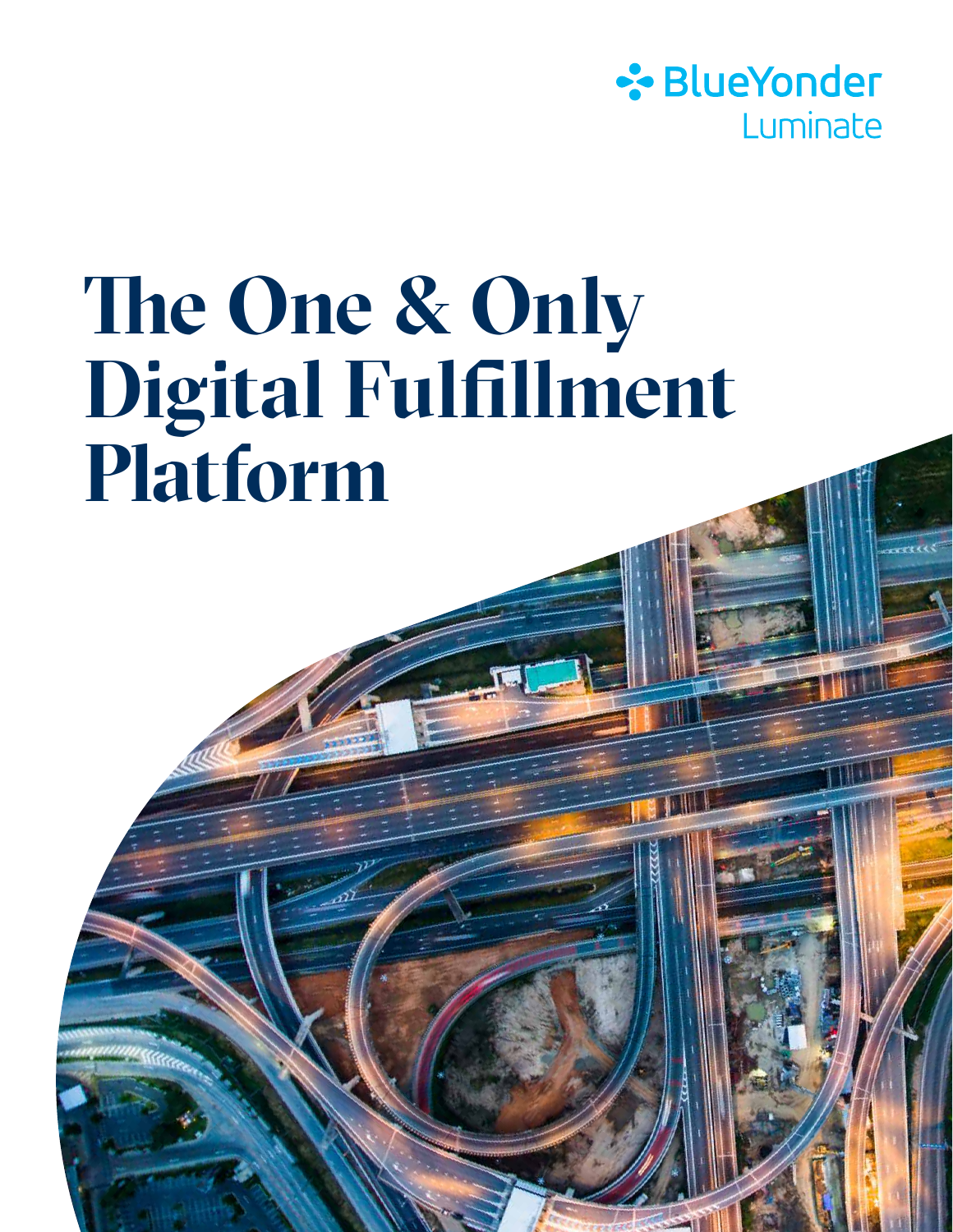## The Power of NOW!

This is the era of the always connected, endlessly empowered consumer. Today's consumers have newfound options, limitless choices and everincreasing expectations. This means that whether you're a manufacturer, retailer, distributor or logistics service provider, you're competing to deliver a superior customer experience.

The currency of this new market reality is time. Consumers want whatever they want, wherever they want it….NOW! The old ways of doing business, and of supply chain fulfillment, are meaningless. Success today can only be achieved by delivering superior customer experiences whenever and wherever the customer wants it.

That's the Power of NOW!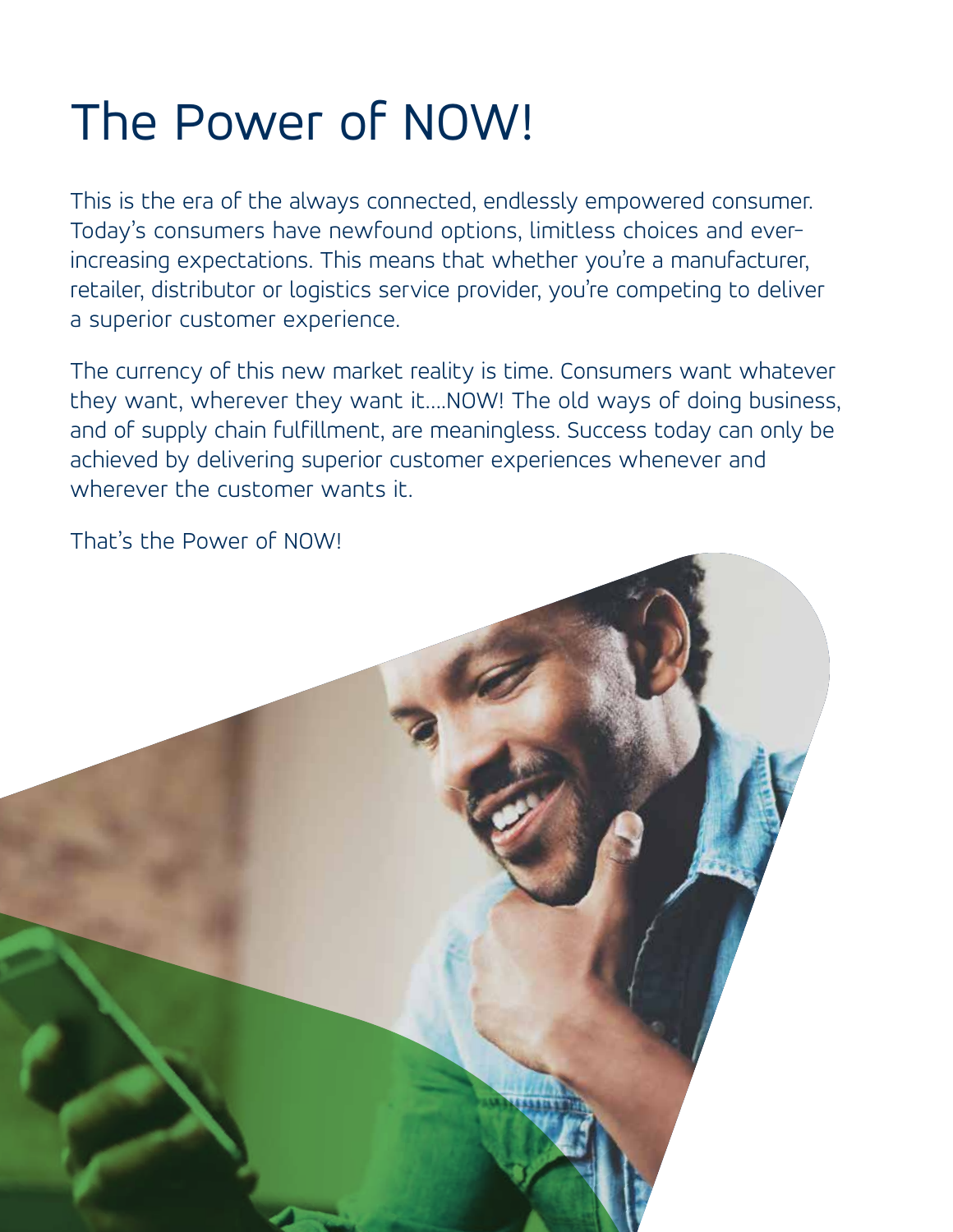#### Luminate™ Digital Fulfillment Platform

Delivering the Power of NOW requires a whole new concept of technology support not previously possible. It requires a digital fulfillment platform residing in the Cloud that is SaaS-based and infused with artificial intelligence (AI) and machine-learning (ML) capabilities that continuously increase its intelligence and its ability to recommend and make the right decisions instantaneously.

Why? Because the new consumer-driven global marketplace involves supply networks that are far too complex, connected, disruptive and time-critical for traditional linear supply chains and solutions. Today's world is digital, endlessly inter-connected and immediate. This requires a supply chain platform that is digital, comprehensive and instantaneous. It requires the Luminate™ Digital Fulfillment Platform.



The Luminate Digital Fulfillment Platform is a comprehensive business solution for today's always-on, instantaneous marketplace. It supports integrated real-time planning, manufacture, warehousing, transportation and commerce, and

delivers the power of NOW!

the efficient labor to run those functions, on an underlying platform that is smart, agile, mobile and connected. Luminate Digital Fulfillment Platform enables businesses to predict, plan for, make, optimize and fulfill the right product at the right price at the right time through any channel or location. It's the digital framework for autonomous supply chains that exceed customer expectations profitably.

Luminate Digital Fulfillment Platform consists of three integrated solution suites for planning, logistics and retail, underpinned by the intelligent, cloud-based Luminate platform and ecosystem, with a business-to-business control tower that makes supply chain activities visible and controllable. It's a one-of-its-kind platform for instantaneous

supply to demand orchestration and seamless end-to-end digital commerce. Luminate Digital Fulfillment Platform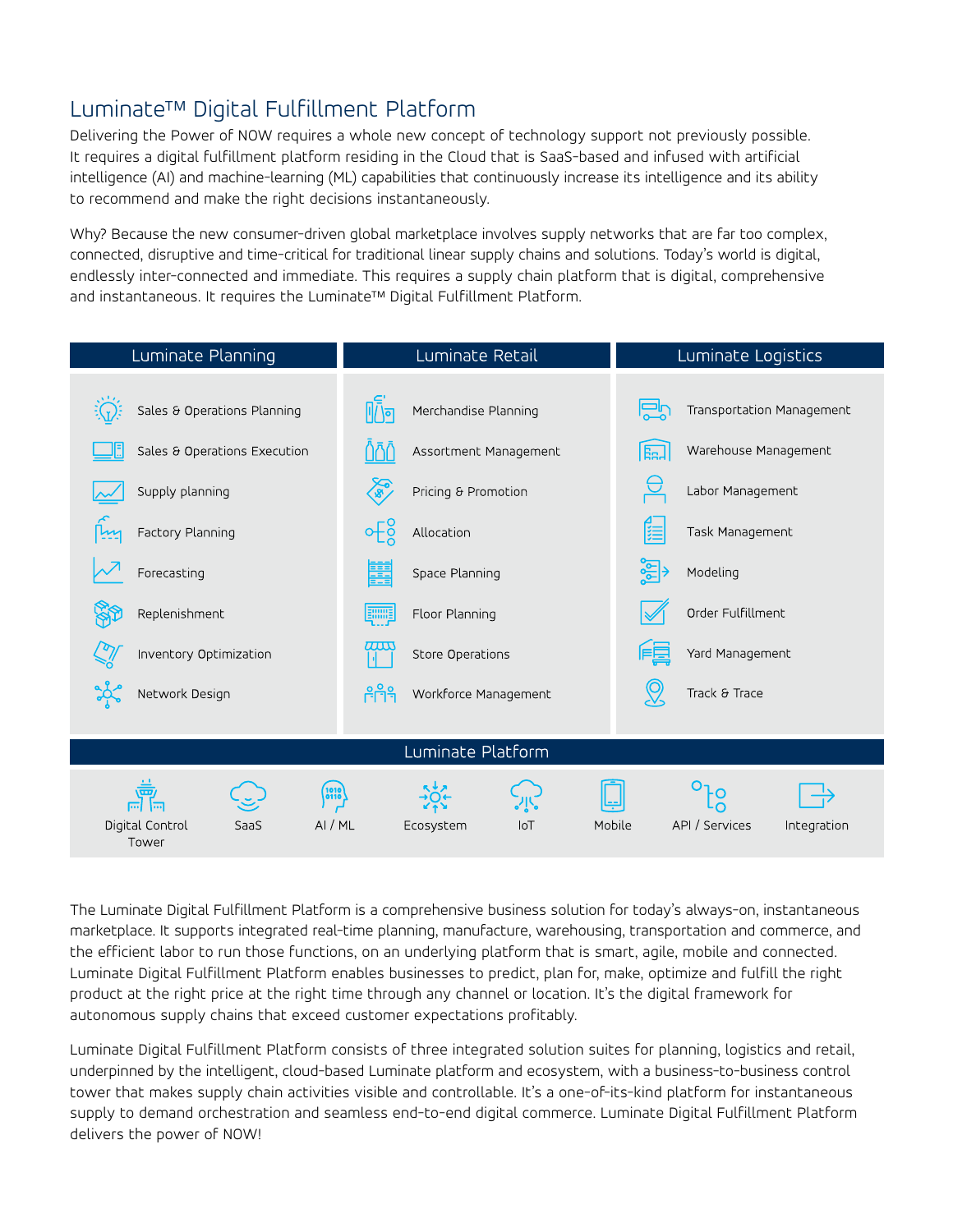

The foundation of the Luminate digital fulfillment suites is the Luminate Platform. It is a cloud-based digital ecosystem, delivered through a SaaS model, that provides the integration, intelligence, visibility and control needed to deliver comprehensive solution suite capabilities anytime, anywhere.

Going beyond delivering immediate responsiveness, Luminate Platform embeds advanced AI and ML intelligence within the solution capabilities to support continuous learning and improvement, augmented by IoT sensors. This is critical because supply chains tomorrow and next year will have to be that much smarter and faster than they are today in order to keep ahead of rapidly changing consumer demands. Luminate Platform is thus the enabling technology for the powerful, end-to-end solutions of the Luminate Digital Fulfillment Platform.















Digital Control Tower

 $AI/ML$ 

Ecosystem

API / Services

Integration

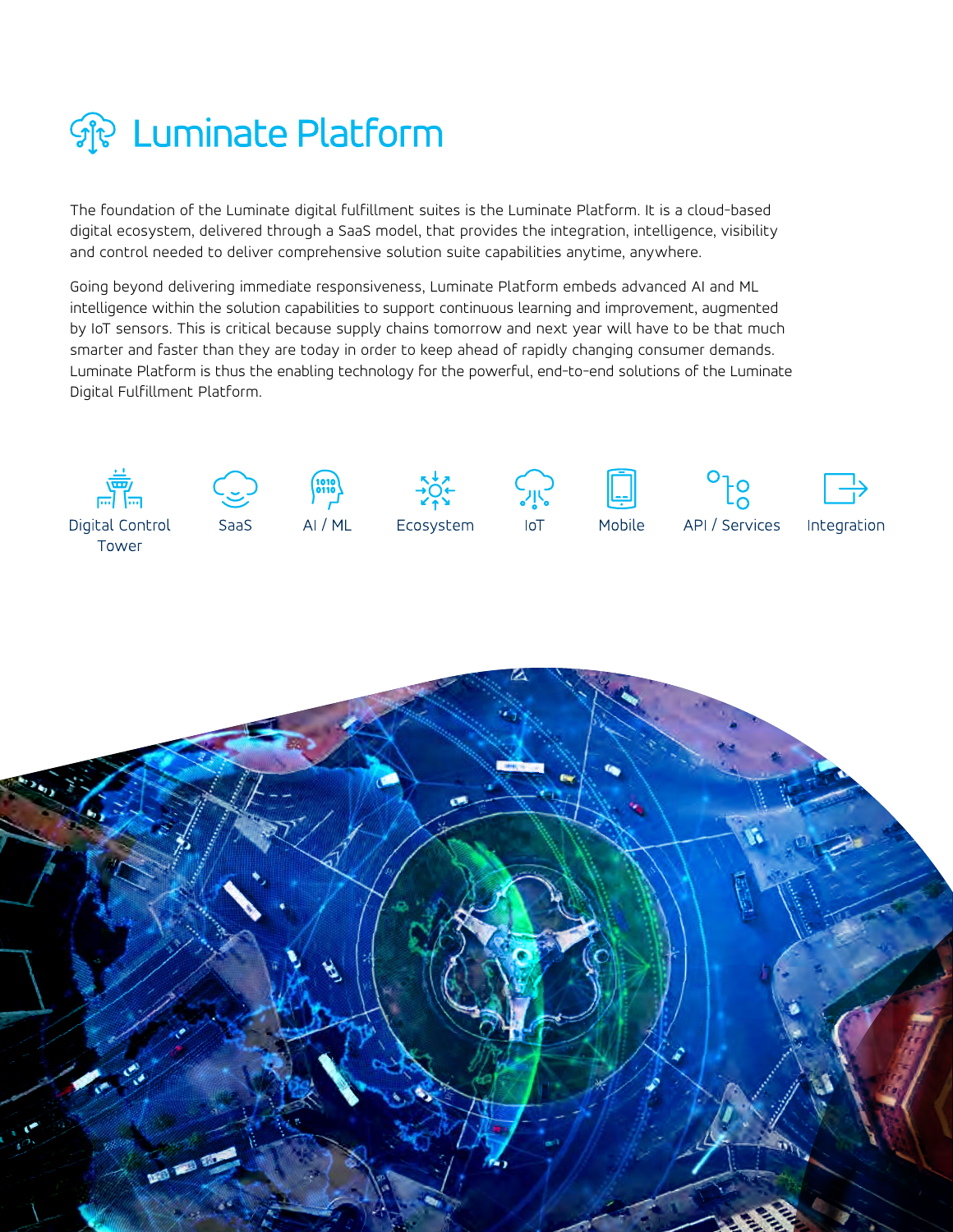

### D Luminate Planning

The global marketplace moves far too quickly for linear supply chains and planning systems. Rapid response to changes and disruptions, once the gold standard, is inadequate today. Companies must now be able to predict not only changes in consumer demand, but also supply chain disruptions and shortages. And they must be able to react instantaneously and profitably to the unexpected, as well. This requires planning that is real-time and iterative. It requires Luminate Planning.

Luminate Planning is an intelligent suite of planning capabilities covering everything from the broad scope of network design to the detailed plan for replenishment at the product/shelf level. By embedding AI and sensors in the supply network, it forecasts detailed requirements at every node in the fulfillment process and orchestrates plans for forecasted needs, as well as reactions to unexpected events. And because the planning suite is real-time and iterative, plans don't become obsolete when they encounter execution, they are constantly revised to support changing demand and situations.

Luminate Planning creates plans you can deliver.



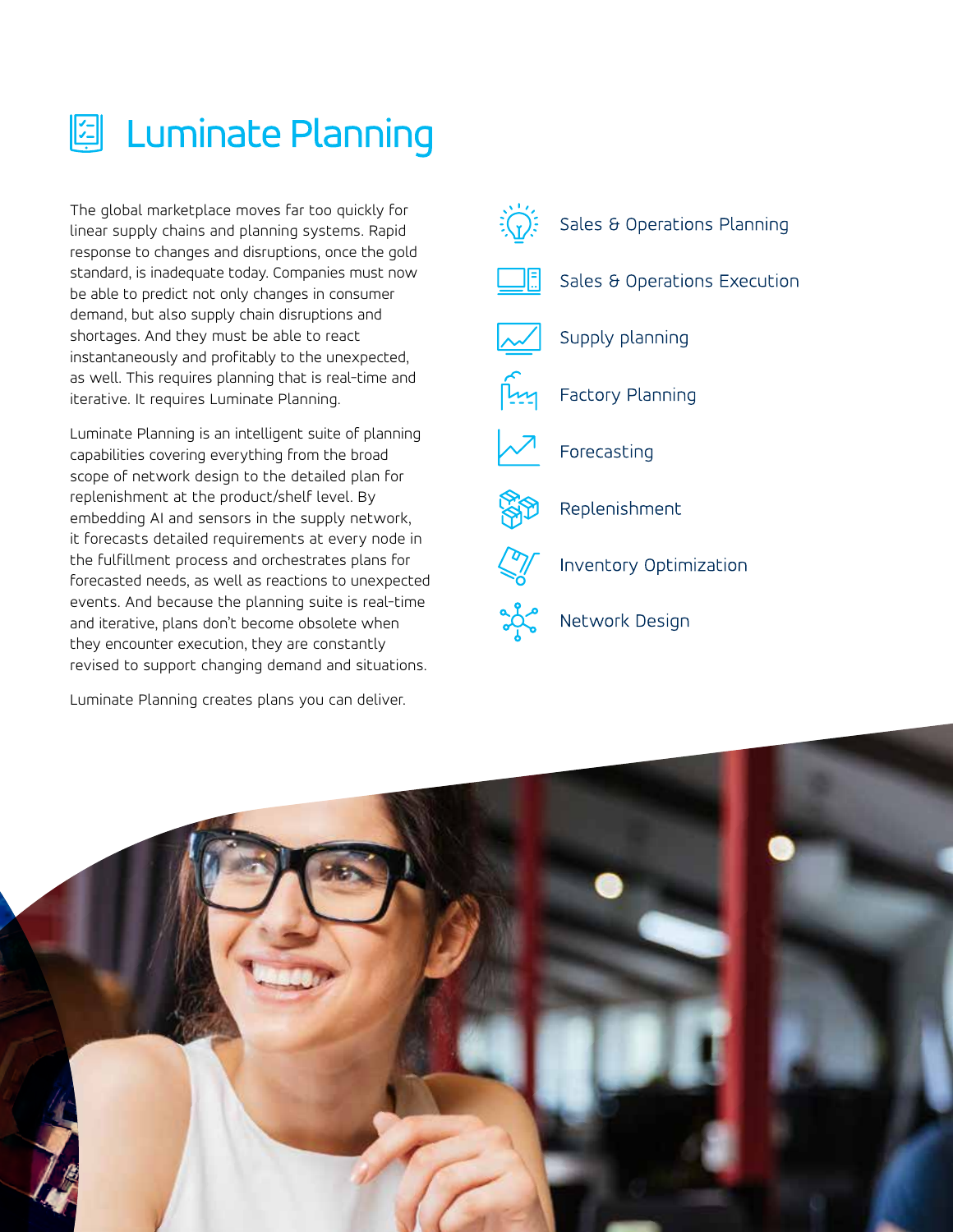

Retail is under assault. No segment of the business world has been more impacted by the rapidly evolving global marketplace. From commerce to e-commerce to omni-channel, every aspect of retail has been upended. But retailers still have to profitably stock, display, sell and deliver merchandise to fickle and discerning customers on a local, regional and wider basis across any channel. This requires planning, pricing, allocation and management at a faster pace and more complex level than ever before. It requires Luminate Retail.

Luminate Retail is an intelligent, integrated suite of solutions for merchandise, space, assortment and floor planning, as well as for allocations, pricing and promotions, store operations and workforce management. These capabilities are infused with AI and machine-learning to maximize revenue, profitability and customer loyalty.

Luminate Retail is the strongest weapon available to fight the assault on retail.



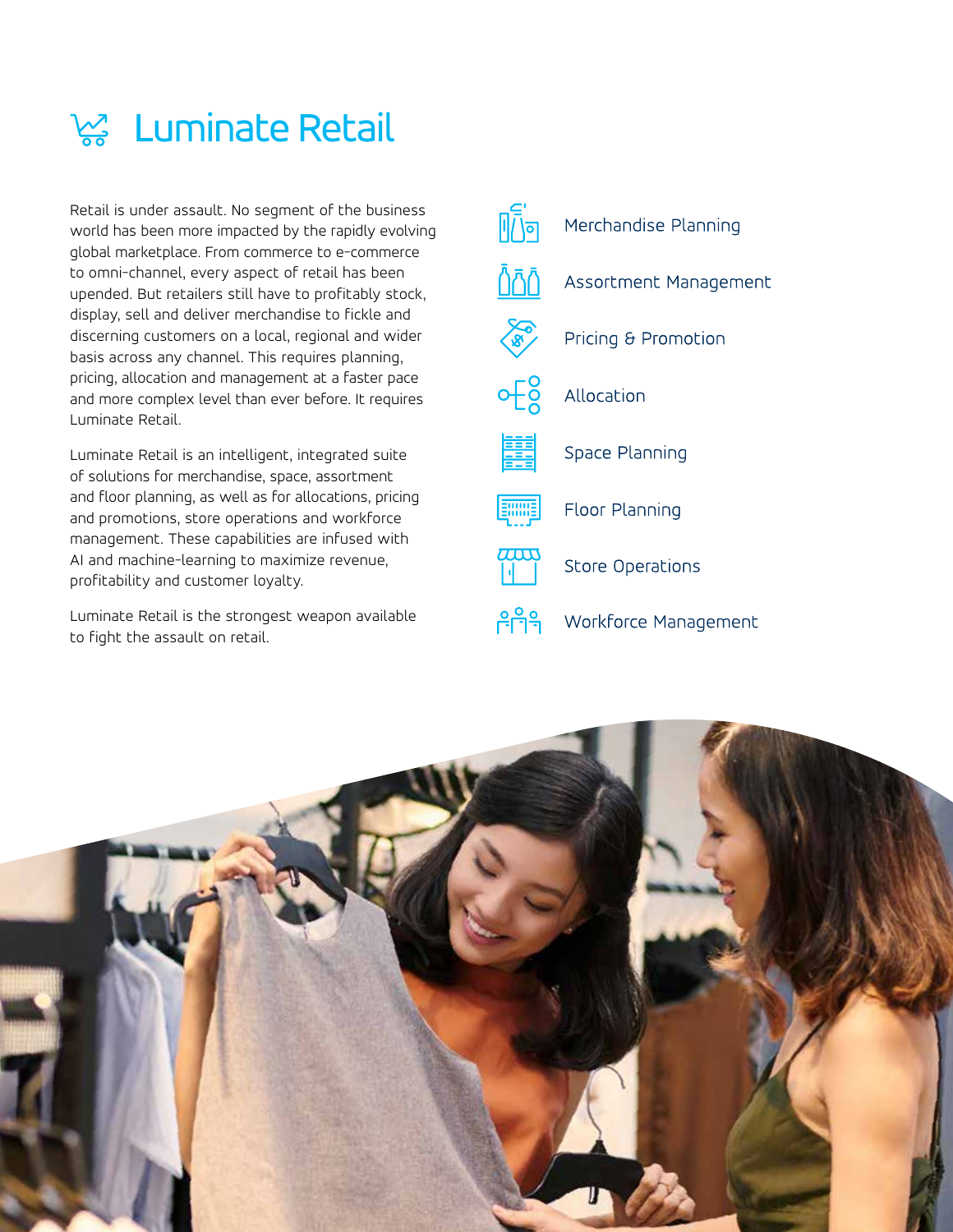

Delivering on the customer promise and exceeding customer expectations is the enormous task of logistics. This charge is made infinitely more difficult in today's anywhere, anytime consumer-based environment. Delivering the right product through any channel when and where the customer wants it is critical to customer satisfaction and long-term success for every business. Doing so profitably is the challenge.

Luminate Logistics is an integrated suite of supply chain execution solutions that accurately and efficiently control the flow of goods from the source to the last mile. It models, plans and executes transportation, warehousing and fulfillment across the network, within the warehouse and in the yard. Supported by industry-renowned task and labor management solutions that drive maximum productivity, and source-to-consumption track and trace capabilities,

Luminate Logistics provides the ultimate platform for exceeding customer expectations profitably.